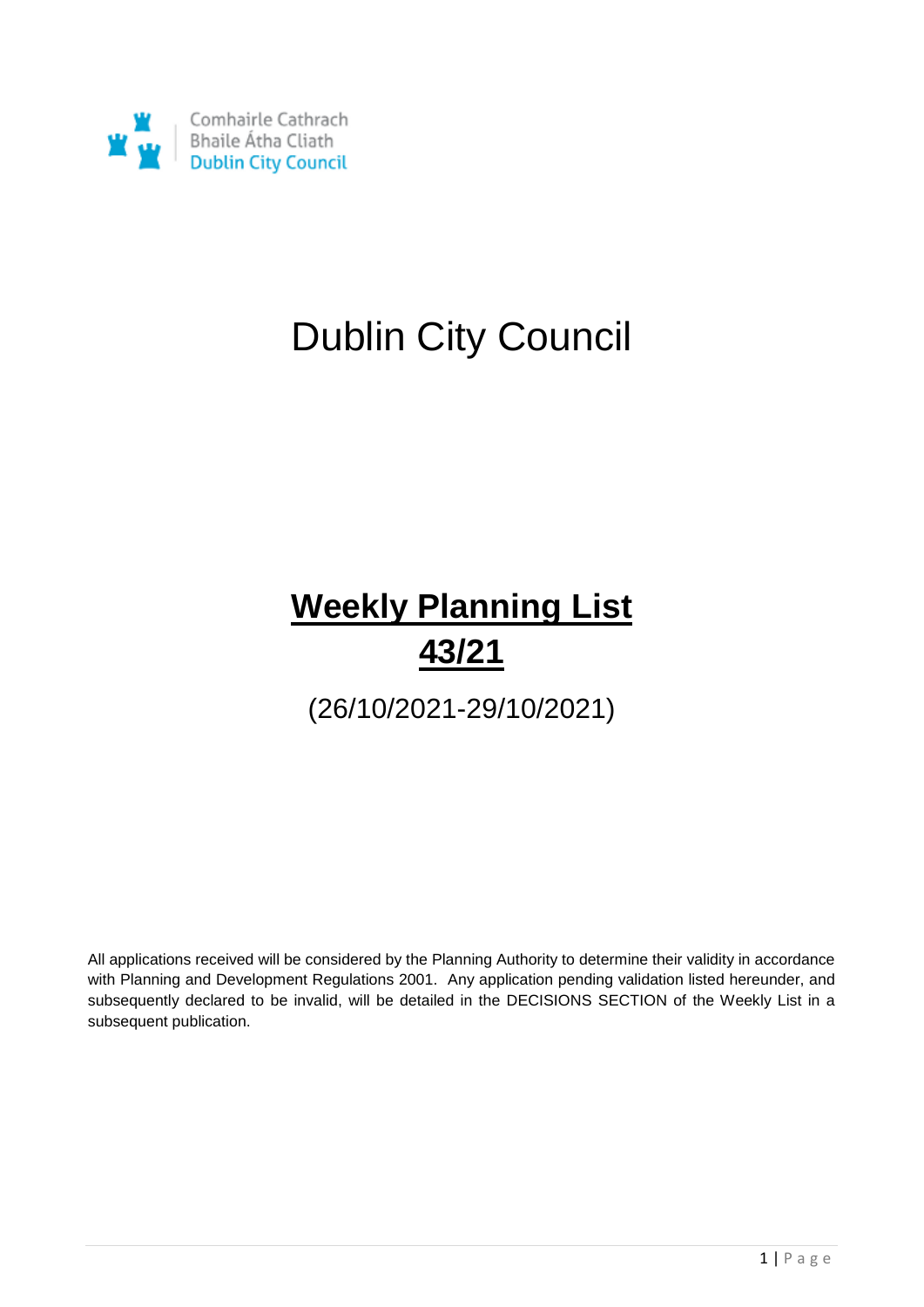### **Area 3 COMMERCIAL**

| <b>Area</b>                   | Area 3 - Central                                    |
|-------------------------------|-----------------------------------------------------|
| <b>Application Number</b>     | 3296/21                                             |
| <b>Application Type</b>       | Permission                                          |
| Applicant                     | Morgan Crowe, Brid Large & Mary Irving              |
| Location                      | Site to rere of, 17 Nephin Road, opening unto Villa |
|                               | Park Avenue, DUBLIN 7. D07 PY11                     |
| <b>Registration Date</b>      | 28/10/2021                                          |
| <b>Additional Information</b> | <b>Additional Information Received</b>              |

**Proposal**: Permission is sought for the construction of a single storey terraced commercial /retail unit (Area=35m2), and the remodelling of shopfronts to the existing commercial units with new signage, reorganising of existing on site landscaping to provide 2 No. carparking spaces with associated site works.

\_\_\_\_\_\_\_\_\_\_\_\_\_\_\_\_\_\_\_\_\_\_\_\_\_\_\_\_\_\_\_\_\_\_\_\_\_\_\_\_\_\_\_\_\_\_\_\_\_\_\_\_\_\_\_\_\_\_\_\_\_\_\_\_\_\_\_\_\_\_\_\_\_\_\_\_\_\_

| Area                      | Area 3 - Central                        |
|---------------------------|-----------------------------------------|
| <b>Application Number</b> | 3761/21                                 |
| <b>Application Type</b>   | Permission                              |
| <b>Applicant</b>          | Euronet 360 Finance Ltd. (Irish Branch) |
| Location                  | 63, Phibsborough Road, Dublin 7         |
| <b>Registration Date</b>  | 26/10/2021                              |
|                           |                                         |

#### **Additional Information**

**Proposal**: The development will consist of the installation of an ATM machine to the existing shop front to the east elevation.

\_\_\_\_\_\_\_\_\_\_\_\_\_\_\_\_\_\_\_\_\_\_\_\_\_\_\_\_\_\_\_\_\_\_\_\_\_\_\_\_\_\_\_\_\_\_\_\_\_\_\_\_\_\_\_\_\_\_\_\_\_\_\_\_\_\_\_\_\_\_\_\_\_\_\_\_\_\_

| <b>Area</b>                                                        | Area 3 - Central              |
|--------------------------------------------------------------------|-------------------------------|
| <b>Application Number</b>                                          | WEB5045/21                    |
| <b>Application Type</b>                                            | Permission                    |
| <b>Applicant</b>                                                   | The Moldovan Retail Store Ltd |
| Location                                                           | 38, Capel Street, Dublin 1    |
| <b>Registration Date</b>                                           | 26/10/2021                    |
| <b>Additional Information</b>                                      |                               |
| <b>Proposal:</b> Part off-licence use in the existing retail unit. |                               |
|                                                                    |                               |

### **Area 3 DOMESTIC**

\_\_\_\_\_\_\_\_\_\_\_\_\_\_\_\_\_\_\_\_\_\_\_\_\_\_\_\_\_\_\_\_\_\_\_\_\_\_\_\_\_\_\_\_\_\_\_\_\_\_\_\_\_\_\_\_\_\_\_\_\_\_\_\_\_\_\_\_\_\_\_\_\_\_\_\_\_\_

**Area Area** Area 3 - Central **Application Number** 3171/21 **Application Type** Permission **Applicant** Beatrice Vance **Registration Date** 27/10/2021

**Location** 7, Northbrook Terrace, North Strand, Dublin 3 **Additional Information** Additional Information Received

**Proposal**: The development will consist of renovations and internal alterations to the existing house, demolition of the shower room to rear, the addition of a first floor balcony and rooflights and all associated site works.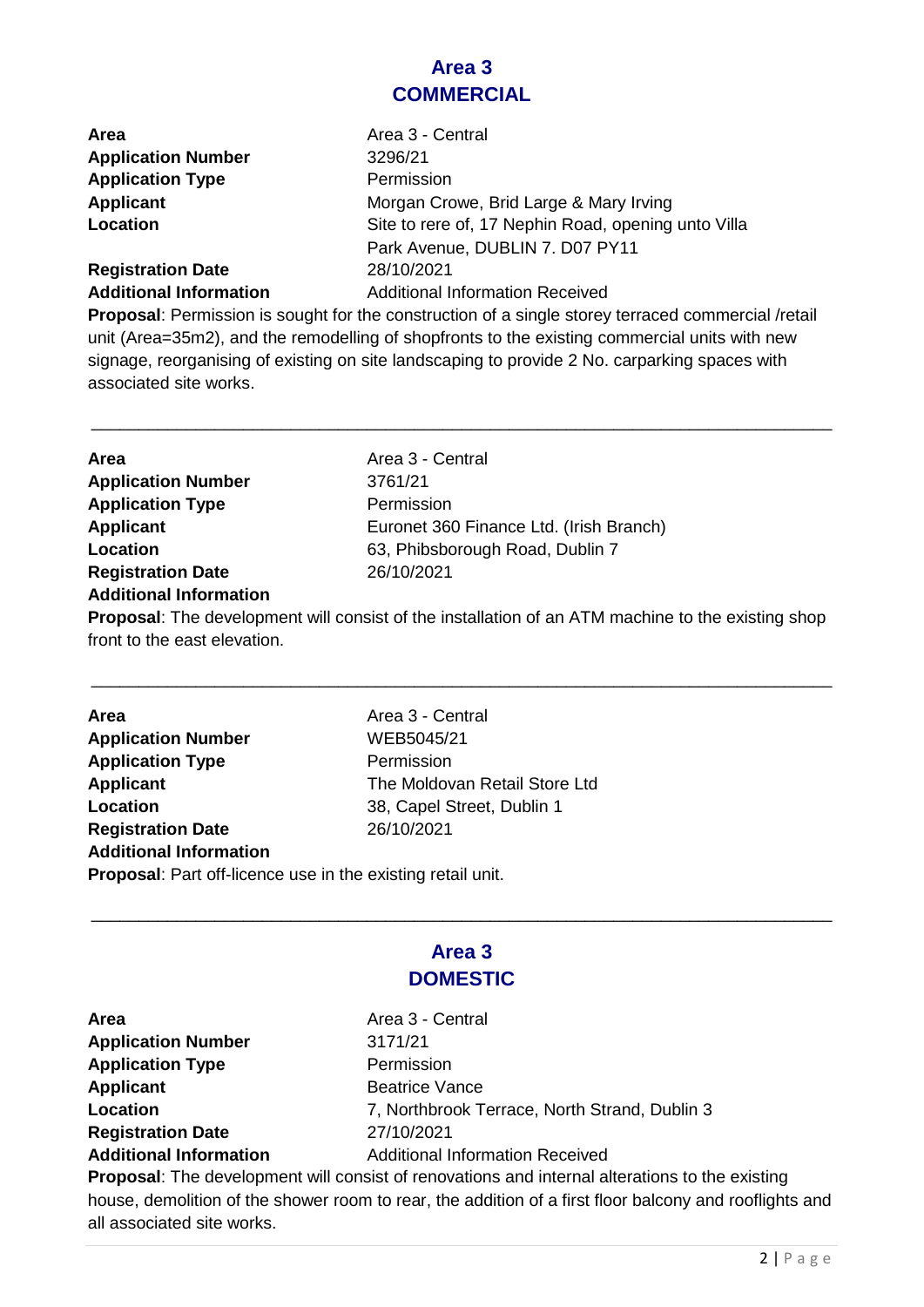| <b>Area</b>                   | Area 3 - Central                                |
|-------------------------------|-------------------------------------------------|
| <b>Application Number</b>     | 3756/21                                         |
| <b>Application Type</b>       | Permission                                      |
| Applicant                     | <b>Martin McCaffrey</b>                         |
| Location                      | 4, Ormonde Terrace, Blackhorse Avenue, Dublin 7 |
| <b>Registration Date</b>      | 26/10/2021                                      |
| <b>Additional Information</b> |                                                 |

\_\_\_\_\_\_\_\_\_\_\_\_\_\_\_\_\_\_\_\_\_\_\_\_\_\_\_\_\_\_\_\_\_\_\_\_\_\_\_\_\_\_\_\_\_\_\_\_\_\_\_\_\_\_\_\_\_\_\_\_\_\_\_\_\_\_\_\_\_\_\_\_\_\_\_\_\_\_

**Proposal**: The development will consist of proposed demolition of existing single storey garage structure and the proposed provision of a 2 storey side extension consisting of ground floor carport, a garage area and the widening of the existing back garden doors; A first floor master walk in wardrobe and ensuite; Upgrading of all windows; and all associated landscape and ancillary works.

\_\_\_\_\_\_\_\_\_\_\_\_\_\_\_\_\_\_\_\_\_\_\_\_\_\_\_\_\_\_\_\_\_\_\_\_\_\_\_\_\_\_\_\_\_\_\_\_\_\_\_\_\_\_\_\_\_\_\_\_\_\_\_\_\_\_\_\_\_\_\_\_\_\_\_\_\_\_

| Area                          | Area 3 - Central                                  |
|-------------------------------|---------------------------------------------------|
| <b>Application Number</b>     | 3768/21                                           |
| <b>Application Type</b>       | Permission                                        |
| <b>Applicant</b>              | The Independent Theatre Workshop Ltd.             |
| Location                      | 5, Myrtle Street, Phibsborough, Dublin 7, D07HPP2 |
| <b>Registration Date</b>      | 28/10/2021                                        |
| <b>Additional Information</b> |                                                   |
|                               |                                                   |

**Proposal:** The development will consist of a ground floor rear extension (14sq.m) consisting of a bedroom, kitchen/living area, a shower room and storage. The conversion of the existing attic space and it's extension totalling (33sq.m) consisting of a second bedroom, an en suite and storage. A complete internal refurbishment resulting in split level design with an internal stairs to first floor accomodation.

\_\_\_\_\_\_\_\_\_\_\_\_\_\_\_\_\_\_\_\_\_\_\_\_\_\_\_\_\_\_\_\_\_\_\_\_\_\_\_\_\_\_\_\_\_\_\_\_\_\_\_\_\_\_\_\_\_\_\_\_\_\_\_\_\_\_\_\_\_\_\_\_\_\_\_\_\_\_

| <b>Area</b>                   | Area 3 - Central                         |
|-------------------------------|------------------------------------------|
| <b>Application Number</b>     | 3772/21                                  |
| <b>Application Type</b>       | Permission                               |
| <b>Applicant</b>              | Kathy Fitzgerald                         |
| Location                      | 30, Annamoe Drive, Cabra East, Dublin 7. |
| <b>Registration Date</b>      | 29/10/2021                               |
| <b>Additional Information</b> |                                          |

**Proposal**: Permission is sought for new first floor extension over existing single storey extension to front, side and rear of family home, new bedrooms and relocating bathroom at first floor level and all associated site works.

\_\_\_\_\_\_\_\_\_\_\_\_\_\_\_\_\_\_\_\_\_\_\_\_\_\_\_\_\_\_\_\_\_\_\_\_\_\_\_\_\_\_\_\_\_\_\_\_\_\_\_\_\_\_\_\_\_\_\_\_\_\_\_\_\_\_\_\_\_\_\_\_\_\_\_\_\_\_

| <b>Area</b>                   | Area 3 - Central                   |
|-------------------------------|------------------------------------|
| <b>Application Number</b>     | WEB5047/21                         |
| <b>Application Type</b>       | Permission                         |
| Applicant                     | <b>Betty Sserwadda</b>             |
| Location                      | 78, Faussagh Road, Cabra, Dublin 7 |
| <b>Registration Date</b>      | 27/10/2021                         |
| <b>Additional Information</b> |                                    |

**Proposal**: The development will consist of upper timber storey extension (9.66sqm new bedroom) to rear with flat roof with all services connected to existing.

\_\_\_\_\_\_\_\_\_\_\_\_\_\_\_\_\_\_\_\_\_\_\_\_\_\_\_\_\_\_\_\_\_\_\_\_\_\_\_\_\_\_\_\_\_\_\_\_\_\_\_\_\_\_\_\_\_\_\_\_\_\_\_\_\_\_\_\_\_\_\_\_\_\_\_\_\_\_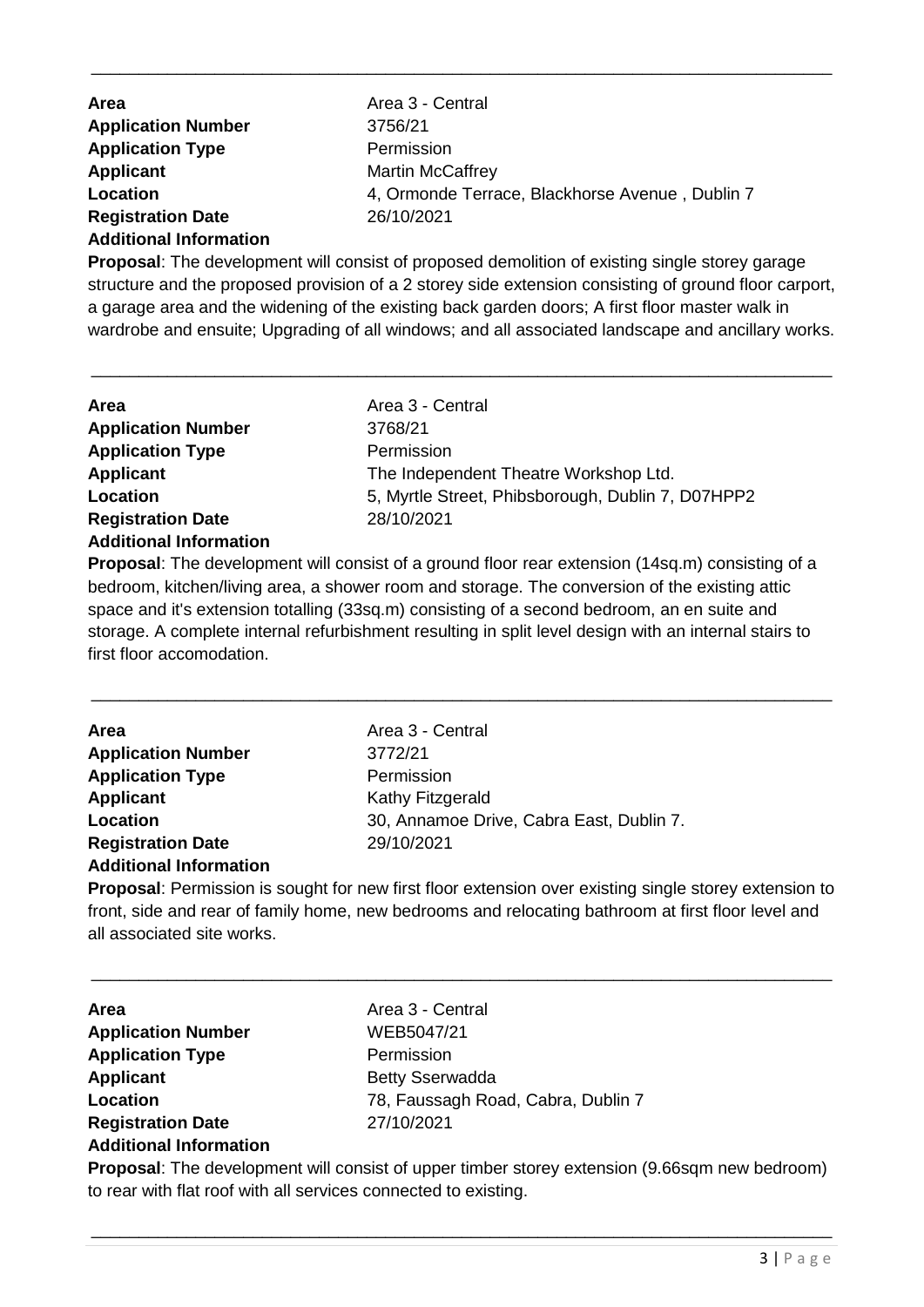| <b>Area</b>               | Area 3 - Central                               |
|---------------------------|------------------------------------------------|
| <b>Application Number</b> | WEB5050/21                                     |
| <b>Application Type</b>   | Permission                                     |
| <b>Applicant</b>          | James Hull                                     |
| Location                  | 43, Innisfallen Parade, Phibsborough, Dublin 7 |
| <b>Registration Date</b>  | 29/10/2021                                     |
|                           |                                                |

#### **Additional Information**

**Proposal**: The development will consist of alterations to the existing single-storey terrace house, including the demolition of two existing single-storey extensions to the rear of the original dwelling, and the construction of a new single-storey rear extension, interior alterations and associated external site works.

### **Area 3 Decisions**

\_\_\_\_\_\_\_\_\_\_\_\_\_\_\_\_\_\_\_\_\_\_\_\_\_\_\_\_\_\_\_\_\_\_\_\_\_\_\_\_\_\_\_\_\_\_\_\_\_\_\_\_\_\_\_\_\_\_\_\_\_\_\_\_\_\_\_\_\_\_\_\_\_\_\_\_\_\_

| Area                          |
|-------------------------------|
| <b>Application Number</b>     |
| <b>Application Type</b>       |
| <b>Decision</b>               |
| <b>Decision Date</b>          |
| <b>Applicant</b>              |
| Location                      |
| <b>Additional Information</b> |
|                               |

**Area** Area 3 - Central **Application Number** 0331/21 **Section 5 SPLIT DECISION(PERMISSION & REFUSAL) Decision Date** 27/10/2021 **Dublin Central GP Limited Location** 42, O'Connell Street Upper, Dublin 1

**Proposal**: EXPP: PROTECTED STRUCTURE: The following elements of work are considered to comprise exempted development, summarised as follows: 1. Repair of hopper enclosure to east parapet. 2. Removal of downpipe for repair. 3. Temporary replacement of downpipe during repairs. 4. Provision of a (temporary) 400mm wide band of lime render to rear of downpipe. 5. Removal of plant growth to overdoor and localized temporary infilling of breaches with lime mortar. 6. Removal of plant growth to basement lightwell and temporary infilling of breaches with lime mortar. 7. Cleaning out of drains at street and basement lightwell level.

\_\_\_\_\_\_\_\_\_\_\_\_\_\_\_\_\_\_\_\_\_\_\_\_\_\_\_\_\_\_\_\_\_\_\_\_\_\_\_\_\_\_\_\_\_\_\_\_\_\_\_\_\_\_\_\_\_\_\_\_\_\_\_\_\_\_\_\_\_\_\_\_\_\_\_\_\_\_

| Area                      | Area 3 - Central                                    |
|---------------------------|-----------------------------------------------------|
| <b>Application Number</b> | 2656/21                                             |
| <b>Application Type</b>   | Permission                                          |
| <b>Decision</b>           | <b>GRANT PERMISSION</b>                             |
| <b>Decision Date</b>      | 28/10/2021                                          |
| <b>Applicant</b>          | Lidl Ireland GmbH                                   |
| Location                  | 20 to 22 (former Annesley Motors), 22B, 23, 24, 25, |
|                           | and 26, Ballybough Road, Dublin 3                   |
|                           |                                                     |

#### **Additional Information** Additional Information Received

**Proposal**: The proposed development involves the demolition of all existing structures on the site comprising the former Annesley Motors car showroom and associated buildings and vacant dwellings and commercial premises at Nos. 20 to 26 (inclusive) Ballybough Road. The construction of a two storey (including mezzanine floor), neighbourhood centre development with a gross floor area totalling 2,391 sqms. The site area extends to circa 0.28 hectares. At ground floor, the proposed development includes three units (unit 1 – retail; unit 2 – retail/café; and , unit 3 – retail); undercroft parking for 29 cars and 16 external spaces; secure cycle store for staff within the undercroft; loading bay; existing ESB substation on O'Sullivan Avenue to be integrated into the development (a future ESB substation location is also proposed within the car park to the rear of the site should be the existing substation need to be decommissioned by ESB); an additional new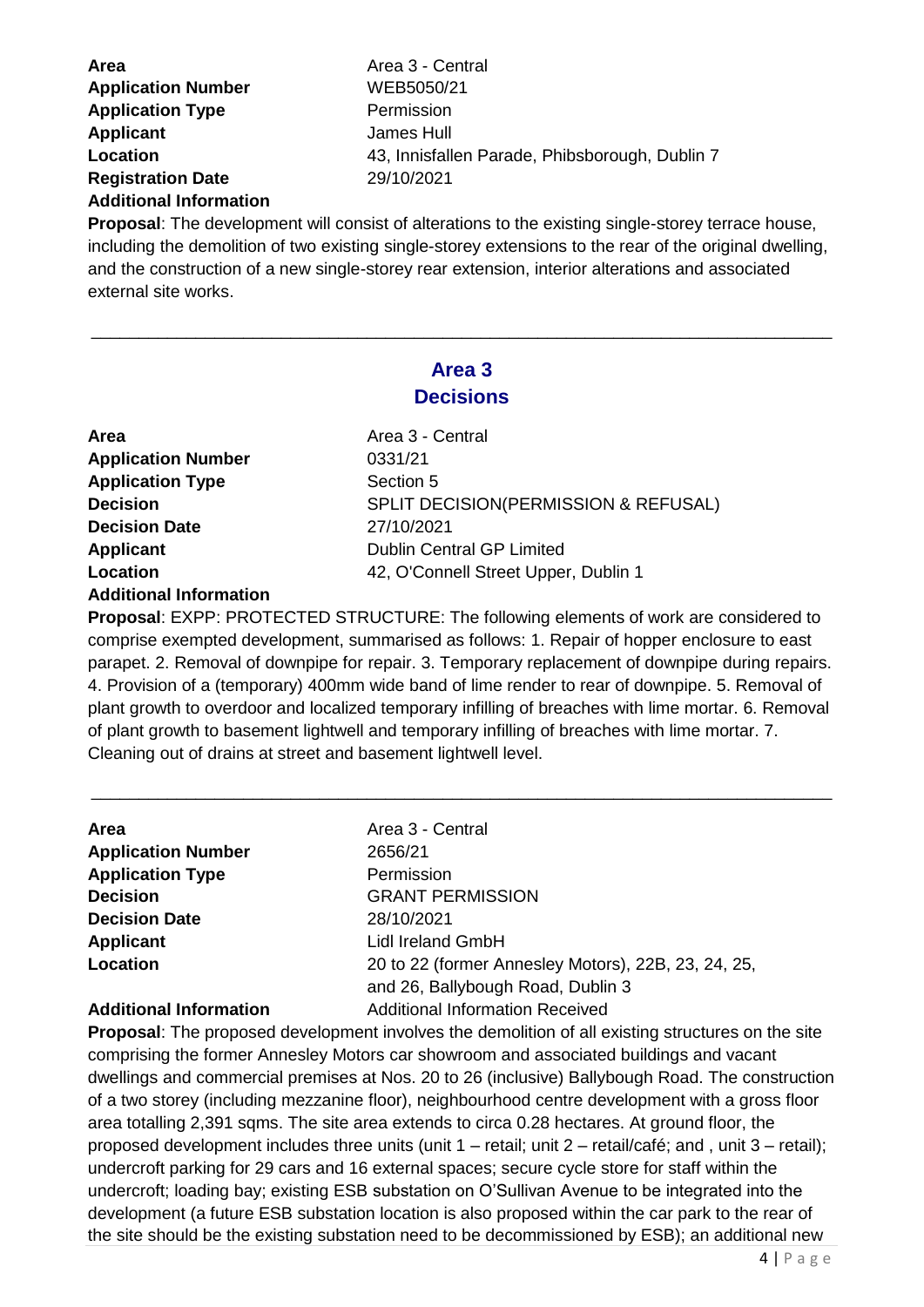ESB substation to service the proposed neighbourhood centre is also located internally within the building; other plant rooms and ancillary space; service vehicle and car access is off Clonliffe Avenue to the south of the site. At first floor, accessed by escalator/stair and lift core, is the licensed discount food store (supermarket) with a net sales area of 1,139 sqms including an off license sales area at first floor level with ancillary, office, storage and food preparation areas. The mezzanine level includes staff facilities ancillary to the supermarket. At roof level there will be both green roof, photovoltaic panels and a mechanical plant compound. The development includes all new drainage infrastructure, and all other works, including landscaping (hard and soft to the rear car park) and boundary treatments required to complete the development. The treatment of the roadside footpath area around outside of the application site is included on the submitted plans for indicative purposes only.

\_\_\_\_\_\_\_\_\_\_\_\_\_\_\_\_\_\_\_\_\_\_\_\_\_\_\_\_\_\_\_\_\_\_\_\_\_\_\_\_\_\_\_\_\_\_\_\_\_\_\_\_\_\_\_\_\_\_\_\_\_\_\_\_\_\_\_\_\_\_\_\_\_\_\_\_\_\_

| Area                          | Area 3 - Central                       |
|-------------------------------|----------------------------------------|
| <b>Application Number</b>     | 3167/21                                |
| <b>Application Type</b>       | Permission                             |
| <b>Decision</b>               | <b>GRANT PERMISSION</b>                |
| <b>Decision Date</b>          | 29/10/2021                             |
| <b>Applicant</b>              | <b>Barry Staunton</b>                  |
| Location                      | 9-11 Wellington Street Lower, Dublin 7 |
| <b>Additional Information</b> | <b>Additional Information Received</b> |

**Proposal**: Planning permission for the development will consist of the demolition of the existing warehouse struture and construction of a new building consisting of 21 no. apartments comprising of 15 no. 1 bed apartments. 6 no. 2 bed apartments across ground to third floors all associated private open spaces areas in the form of balconies and winter gardens with access to the development from Graham's Row. All with associated landscaped courtyard at ground floor level, sedum roof (main roof), bicycle storage, commons / mechanical plant room, bin storage signage, associated drainage and site development works.

\_\_\_\_\_\_\_\_\_\_\_\_\_\_\_\_\_\_\_\_\_\_\_\_\_\_\_\_\_\_\_\_\_\_\_\_\_\_\_\_\_\_\_\_\_\_\_\_\_\_\_\_\_\_\_\_\_\_\_\_\_\_\_\_\_\_\_\_\_\_\_\_\_\_\_\_\_\_

| <b>Area</b>                   | Area 3 - Central                               |
|-------------------------------|------------------------------------------------|
| <b>Application Number</b>     | 3427/21                                        |
| <b>Application Type</b>       | Permission                                     |
| <b>Decision</b>               | <b>GRANT PERMISSION</b>                        |
| <b>Decision Date</b>          | 26/10/2021                                     |
| <b>Applicant</b>              | Liz Carroll                                    |
| Location                      | 7, Delvin Road, Cabra East, Dublin 7, D07 H4C8 |
| <b>Additional Information</b> |                                                |

**Proposal**: The development will consist of upgrading works to existing two storey semi-detached house to include demolition of existing shed structure located in rear garden that abuts another structure, external landscaping works to include permeable paving, new single storey extension to rear to include 2 no. flush type rooflights, SuDS drainage and all associated ancillary works to facilitate the development.

\_\_\_\_\_\_\_\_\_\_\_\_\_\_\_\_\_\_\_\_\_\_\_\_\_\_\_\_\_\_\_\_\_\_\_\_\_\_\_\_\_\_\_\_\_\_\_\_\_\_\_\_\_\_\_\_\_\_\_\_\_\_\_\_\_\_\_\_\_\_\_\_\_\_\_\_\_\_

| Area                      |
|---------------------------|
| <b>Application Number</b> |
| <b>Application Type</b>   |
| <b>Decision</b>           |
| <b>Decision Date</b>      |
| <b>Applicant</b>          |

Area 3 - Central **Application Number** 3433/21 **Permission Decision** GRANT PERMISSION **Decision Date** 27/10/2021 **Kathleen and Margaret Connolly**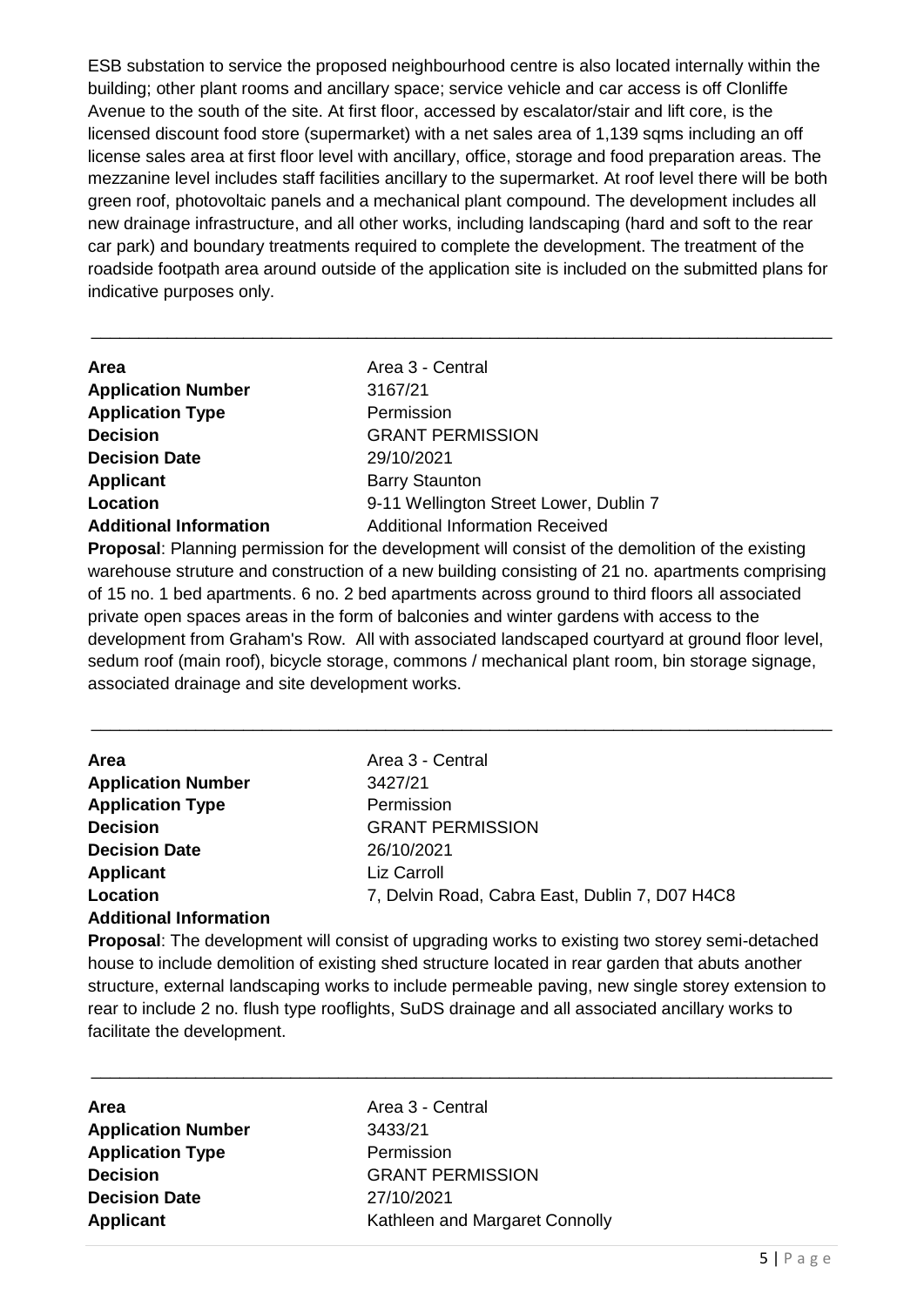#### **Additional Information**

**Proposal**: Permission for demolition of existing single storey extension, construction of a new two storey extension, re-roofing and renovation of existing dwelling, incorporating two bedrooms, plus all associated site works.

\_\_\_\_\_\_\_\_\_\_\_\_\_\_\_\_\_\_\_\_\_\_\_\_\_\_\_\_\_\_\_\_\_\_\_\_\_\_\_\_\_\_\_\_\_\_\_\_\_\_\_\_\_\_\_\_\_\_\_\_\_\_\_\_\_\_\_\_\_\_\_\_\_\_\_\_\_\_

| <b>Area</b>               | Area 3 - Central                              |
|---------------------------|-----------------------------------------------|
| <b>Application Number</b> | 3436/21                                       |
| <b>Application Type</b>   | Permission                                    |
| <b>Decision</b>           | ADDITIONAL INFORMATION                        |
| <b>Decision Date</b>      | 28/10/2021                                    |
| <b>Applicant</b>          | Tom McCaughey                                 |
| Location                  | Maureen's 57, Manor Place, Dublin 7, D07 KC80 |
| Additional Information    |                                               |

#### **Additional Information**

**Proposal**: The development will consist of the change of use from the existing Maureen's newspaper agents into a café along with associated changes to the interior ground floor layout and front elevation.

\_\_\_\_\_\_\_\_\_\_\_\_\_\_\_\_\_\_\_\_\_\_\_\_\_\_\_\_\_\_\_\_\_\_\_\_\_\_\_\_\_\_\_\_\_\_\_\_\_\_\_\_\_\_\_\_\_\_\_\_\_\_\_\_\_\_\_\_\_\_\_\_\_\_\_\_\_\_

| <b>Area</b>               | Area 3 - Central                                 |
|---------------------------|--------------------------------------------------|
| <b>Application Number</b> | 3442/21                                          |
| <b>Application Type</b>   | Permission                                       |
| <b>Decision</b>           | <b>GRANT PERMISSION</b>                          |
| <b>Decision Date</b>      | 28/10/2021                                       |
| <b>Applicant</b>          | <b>RSS Irish Estates Ltd</b>                     |
| Location                  | Lower Ground Level of 28 Frederick Street North, |
|                           | Dublin 1                                         |

#### **Additional Information**

**Proposal**: The development will consist of:

The change of use of the existing crèche at the lower ground level of 28 North Frederick Street North, Dublin 1, to a residential 2-bed apartment use;

• The area of the existing crèche is 106msq, the area of the proposed residential 2-bed apartment is 106msq;

• The works include internal demolitions of non-structural partitions and the installation of new internal partitions to reflect the required residential layout;

The works include remodelling of a retaining garden wall to the rear of the site to achieve a new tiered private garden space for the benefit of the proposed apartment unit.

\_\_\_\_\_\_\_\_\_\_\_\_\_\_\_\_\_\_\_\_\_\_\_\_\_\_\_\_\_\_\_\_\_\_\_\_\_\_\_\_\_\_\_\_\_\_\_\_\_\_\_\_\_\_\_\_\_\_\_\_\_\_\_\_\_\_\_\_\_\_\_\_\_\_\_\_\_\_

| <b>Area</b>               | Area 3 - Central                          |
|---------------------------|-------------------------------------------|
| <b>Application Number</b> | 3446/21                                   |
| <b>Application Type</b>   | Permission                                |
| <b>Decision</b>           | ADDITIONAL INFORMATION                    |
| <b>Decision Date</b>      | 29/10/2021                                |
| <b>Applicant</b>          | Bolero Investments Ltd T/A Jack Nealons   |
| Location                  | 165/166, Capel Street, Dublin 1. D01 XD72 |
|                           |                                           |

#### **Additional Information**

**Proposal**: PROTECTED STRUCTURE: Modifications to existing 3 storey over basement licenced premises (a Protected Structure), as follows:

- New staircase from ground floor to basement.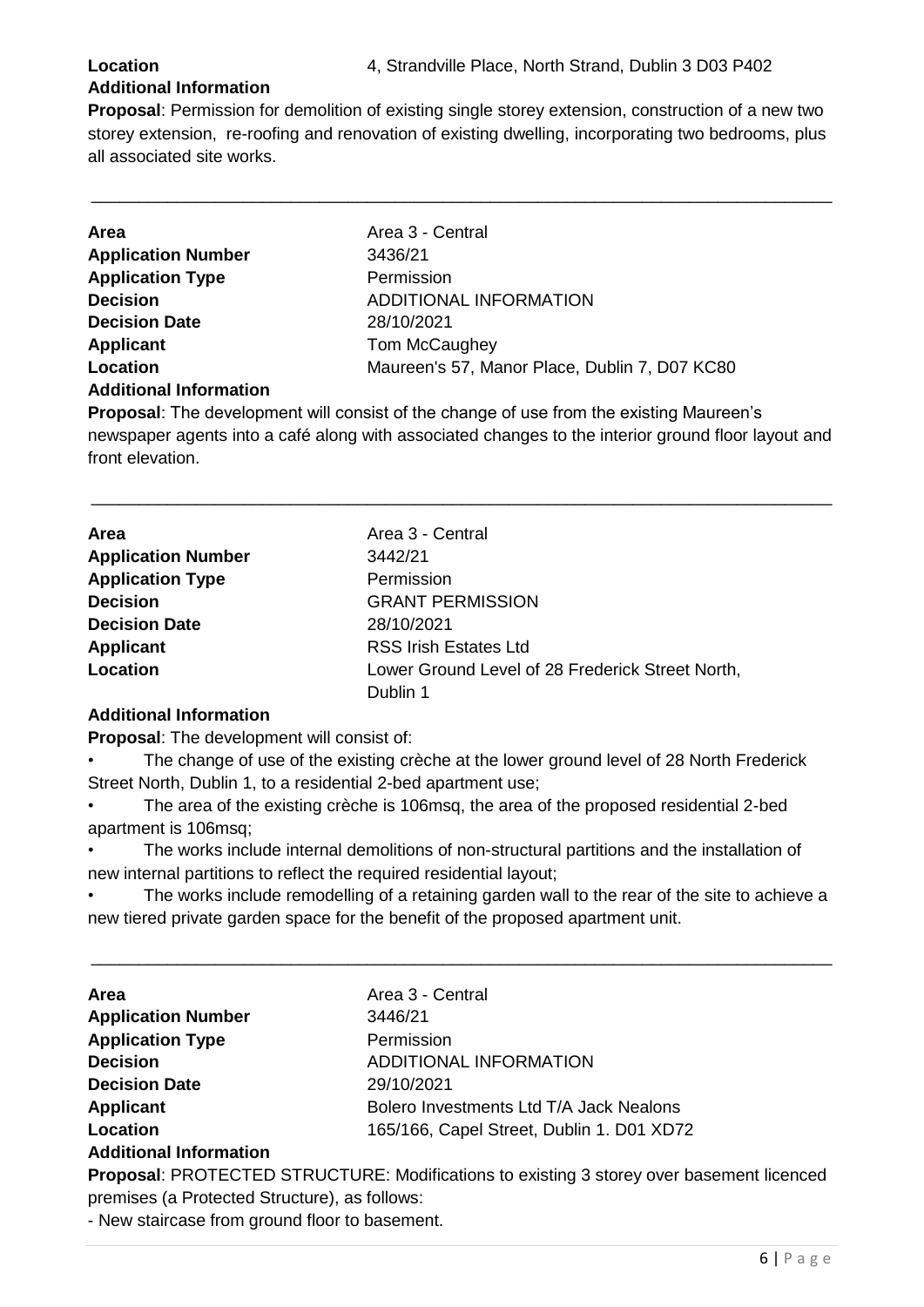- General minor internal layout alterations at each level. (including bar and toilet configurations and new dumb waiter connecting all floors).

\_\_\_\_\_\_\_\_\_\_\_\_\_\_\_\_\_\_\_\_\_\_\_\_\_\_\_\_\_\_\_\_\_\_\_\_\_\_\_\_\_\_\_\_\_\_\_\_\_\_\_\_\_\_\_\_\_\_\_\_\_\_\_\_\_\_\_\_\_\_\_\_\_\_\_\_\_\_

- New kitchen at 2nd floor level (and associated vent duct concealed in roof valley).

| <b>Area</b>                   | Area 3 - Central                 |
|-------------------------------|----------------------------------|
| <b>Application Number</b>     | 3447/21                          |
| <b>Application Type</b>       | Permission                       |
| <b>Decision</b>               | <b>ADDITIONAL INFORMATION</b>    |
| <b>Decision Date</b>          | 29/10/2021                       |
| <b>Applicant</b>              | Maria Stenka                     |
| Location                      | 70, Blessington Street, Dublin 7 |
| <b>Additional Information</b> |                                  |

**Proposal**: PROTECTED STRUTURE: Permission for change of use of dental Clinic at basement and ground floor to 2no. one bed studio apartments, single storey extension to rear, together with internal alterations and all associated site works to a terraced three storey over basement mixed use building.

\_\_\_\_\_\_\_\_\_\_\_\_\_\_\_\_\_\_\_\_\_\_\_\_\_\_\_\_\_\_\_\_\_\_\_\_\_\_\_\_\_\_\_\_\_\_\_\_\_\_\_\_\_\_\_\_\_\_\_\_\_\_\_\_\_\_\_\_\_\_\_\_\_\_\_\_\_\_

| <b>Area</b>               | Area 3 - Central                         |
|---------------------------|------------------------------------------|
| <b>Application Number</b> | WEB1915/21                               |
| <b>Application Type</b>   | Permission                               |
| <b>Decision</b>           | <b>GRANT PERMISSION</b>                  |
| <b>Decision Date</b>      | 29/10/2021                               |
| <b>Applicant</b>          | Tony and Patricia Murtagh                |
| Location                  | 6, Ashington Close, Navan Road, Dublin 7 |
|                           |                                          |

### **Additional Information**

**Proposal**: Attic conversion to study with dormer window to rear roof plane and a rooflight to front roof plane of existing house.

### **Area 3 Appeals Notified**

\_\_\_\_\_\_\_\_\_\_\_\_\_\_\_\_\_\_\_\_\_\_\_\_\_\_\_\_\_\_\_\_\_\_\_\_\_\_\_\_\_\_\_\_\_\_\_\_\_\_\_\_\_\_\_\_\_\_\_\_\_\_\_\_\_\_\_\_\_\_\_\_\_\_\_\_\_\_

Area 3 - Central **Application Number** 3270/21 **Written Evidence St. Laurence O'Toole Diocesan Trust Location** Holy Cross Church, Holy Cross College, Clonliffe Road, Dublin 3

#### **Additional Information**

**Proposal**: PROTECTED STRUCTURE: planning permission is sought for the removal of artefacts of a Liturgical and Religious nature from Holy Cross Church (a protected structure RPS no 1901) to facilitate their reinstatment in appropriate locations (subject to separate statutory consents where required). The artefacts consist of the following:

- 1. Altar of the Holy Cross south aisle bas-relief c.1870,
- 2. Our Ladys Altar north isle bas-relief 1870,
- 3. Statue of Pope Pius IX 1865 by Filippo Matteini,
- 4. Statue of Cardinal Cullen 1881 by Thomas Farrell,
- 5. Stone Plaque built into wall (coat of arms of Cardinal Cullen) 19th c,
- 6. Main altar (late 20th c),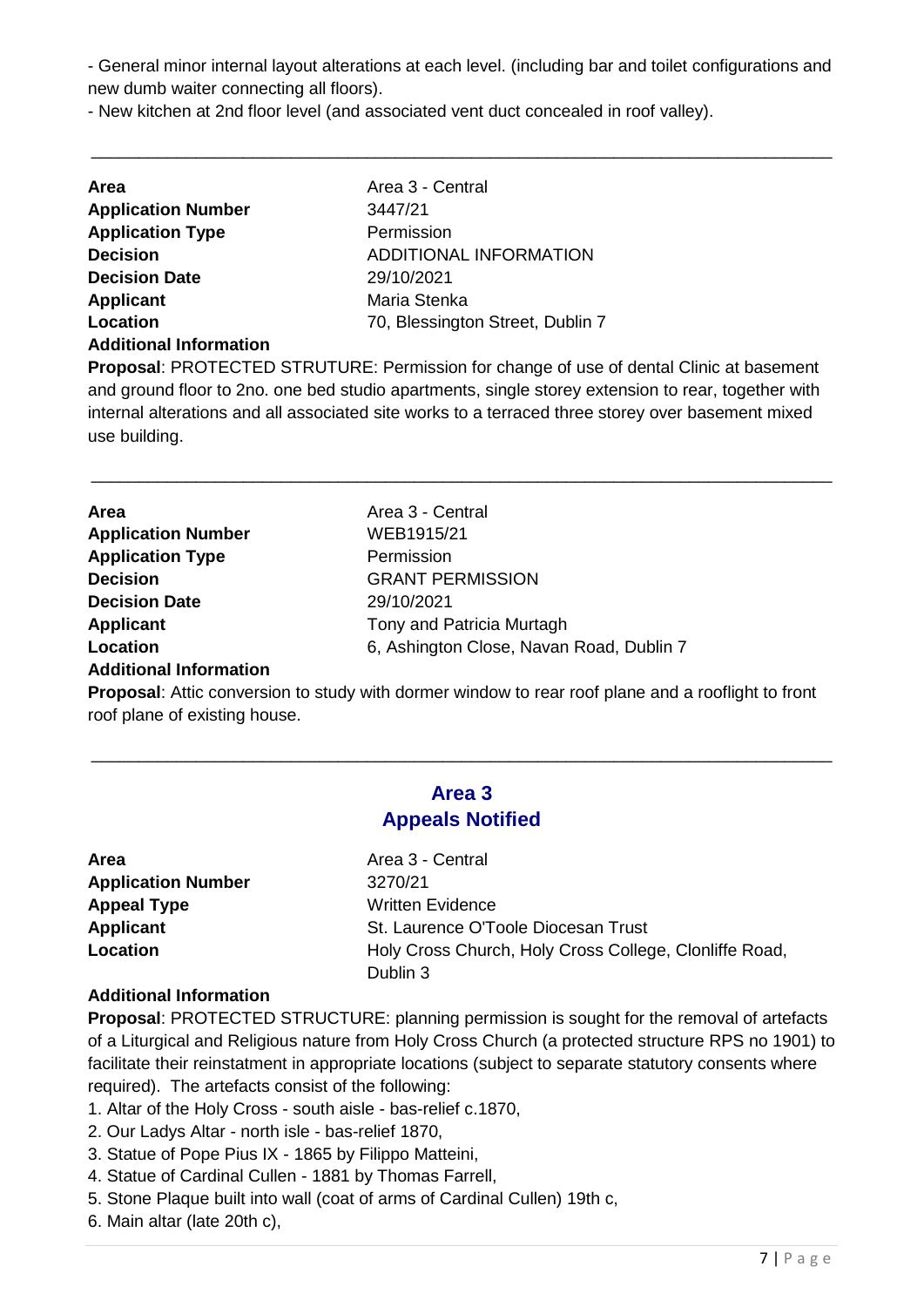- 7. Tabernacle (late 20thc),
- 8. Stations of the cross (19th c),
- 9. Confessional box (19th c),
- 10. Crucifix above main altar (late 20th c),
- 11. Pews to central aisle and side aisles (late 20th c)

| <b>Area</b>               | Area 3 - Central                  |
|---------------------------|-----------------------------------|
| <b>Application Number</b> | 3280/21                           |
| <b>Appeal Type</b>        | Written Evidence                  |
| <b>Applicant</b>          | <b>Brian O'Kelly</b>              |
| Location                  | 55, Parnell Square West, Dublin 1 |
|                           |                                   |

#### **Additional Information**

**Proposal**: PROTECTED STRUCTURE: PERMISSION & RETENTION: Planning permission and retention permission for alterations to the front of No. 55 Parnell Square West, Dublin 1, a protected structure (RPS 6414) incorporating the following: (a) Retention of a bin storage platform and associated balustrade to the front of the property measuring 1.8m2 in area, (b) Retention of the removal of a 1.7m section of wrought iron railings and associated stone plinth along the front door approach platform, (c) Planning permission to reinstate the original wrought iron railings, altered to form a set of swing gates, serving the bin storage platform.

\_\_\_\_\_\_\_\_\_\_\_\_\_\_\_\_\_\_\_\_\_\_\_\_\_\_\_\_\_\_\_\_\_\_\_\_\_\_\_\_\_\_\_\_\_\_\_\_\_\_\_\_\_\_\_\_\_\_\_\_\_\_\_\_\_\_\_\_\_\_\_\_\_\_\_\_\_\_

### **Area 3 Appeals Decided**

\_\_\_\_\_\_\_\_\_\_\_\_\_\_\_\_\_\_\_\_\_\_\_\_\_\_\_\_\_\_\_\_\_\_\_\_\_\_\_\_\_\_\_\_\_\_\_\_\_\_\_\_\_\_\_\_\_\_\_\_\_\_\_\_\_\_\_\_\_\_\_\_\_\_\_\_\_\_

**None**

\_\_\_\_\_\_\_\_\_\_\_\_\_\_\_\_\_\_\_\_\_\_\_\_\_\_\_\_\_\_\_\_\_\_\_\_\_\_\_\_\_\_\_\_\_\_\_\_\_\_\_\_\_\_\_\_\_\_\_\_\_\_\_\_\_\_\_\_\_\_\_\_\_\_\_\_\_\_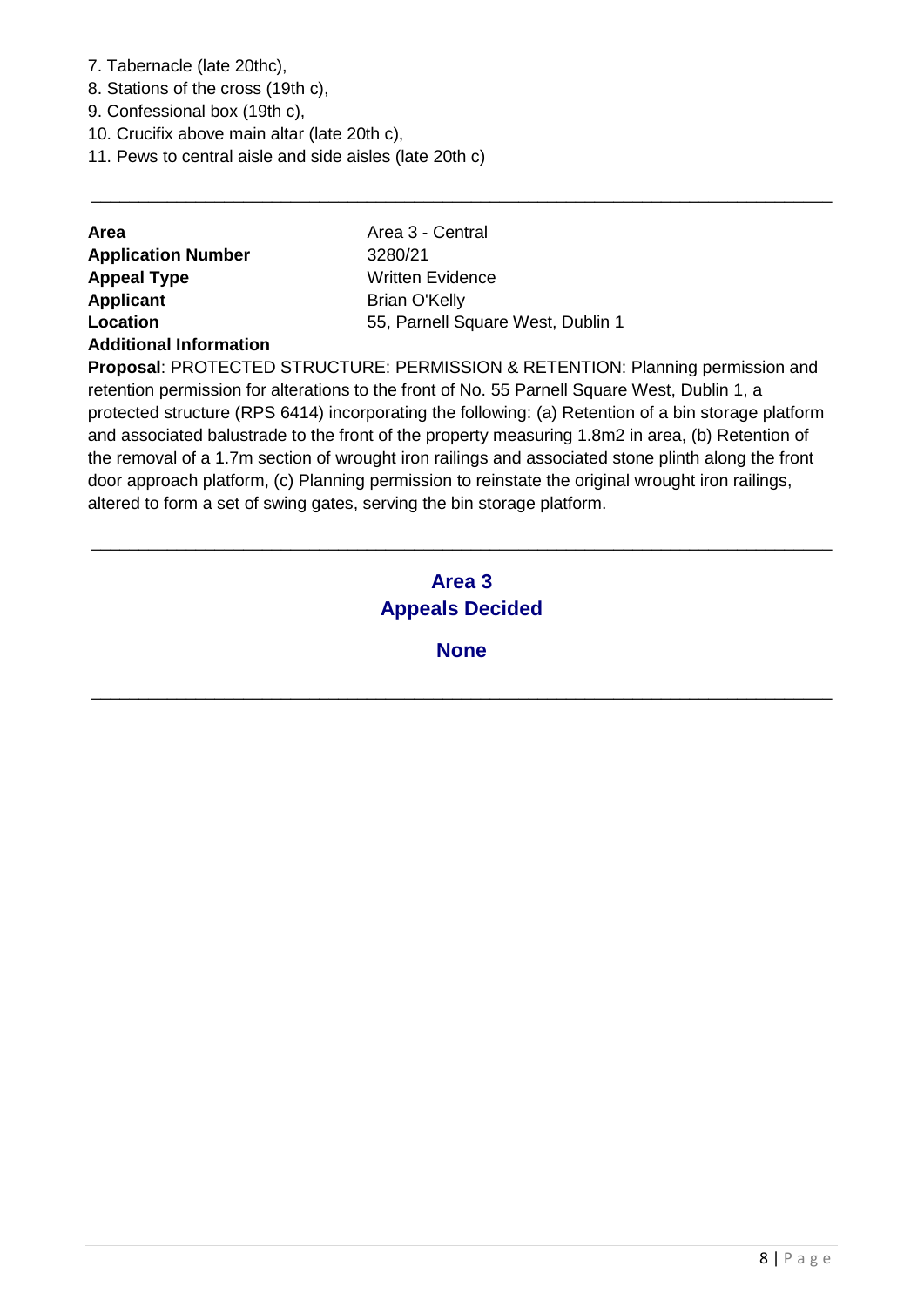

# Dublin City Council

# SOCIAL HOUSING EXEMPTION **CERTIFICATES**

43/21

(26/10/2021-29/10/2021)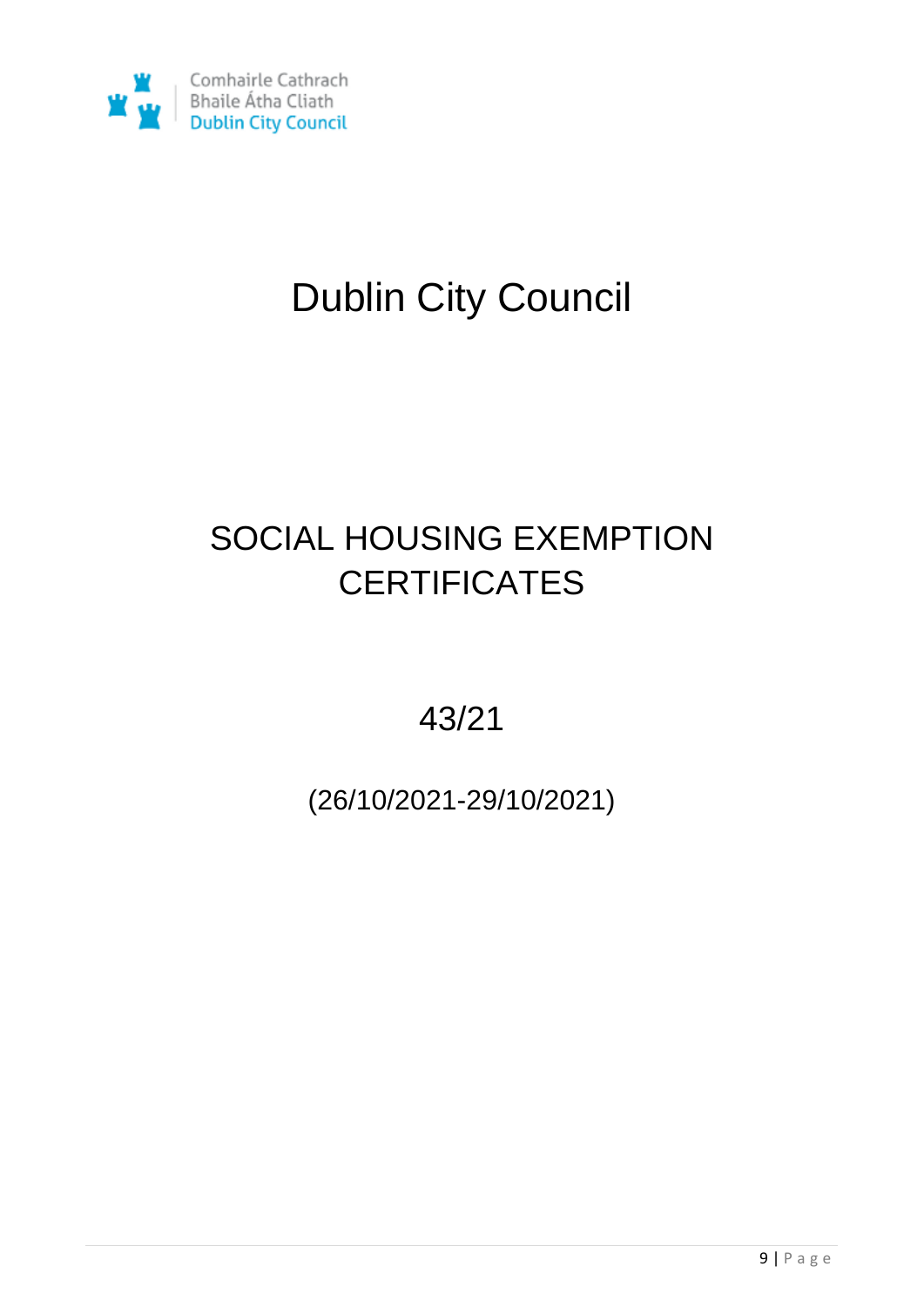| <b>Area</b>                   | Area 3 - Central                                                                             |
|-------------------------------|----------------------------------------------------------------------------------------------|
| <b>Application Number</b>     | 0363/21                                                                                      |
| <b>Application Type</b>       | Social Housing Exemption Certificate                                                         |
| <b>Applicant</b>              | <b>Shay Hennessy</b>                                                                         |
| Location                      | 13, Hawthorn Avenue, Eastwall, Dubln 3, D03YY64                                              |
| <b>Registration Date</b>      | 28/10/2021                                                                                   |
| <b>Additional Information</b> |                                                                                              |
|                               | <b>Proposal:</b> SHEC: Proposed change of use from storage to dwelling house use to existing |

\_\_\_\_\_\_\_\_\_\_\_\_\_\_\_\_\_\_\_\_\_\_\_\_\_\_\_\_\_\_\_\_\_\_\_\_\_\_\_\_\_\_\_\_\_\_\_\_\_\_\_\_\_\_\_\_\_\_\_\_\_\_\_\_\_\_\_\_\_\_\_\_\_\_\_\_\_\_

detached two storey building.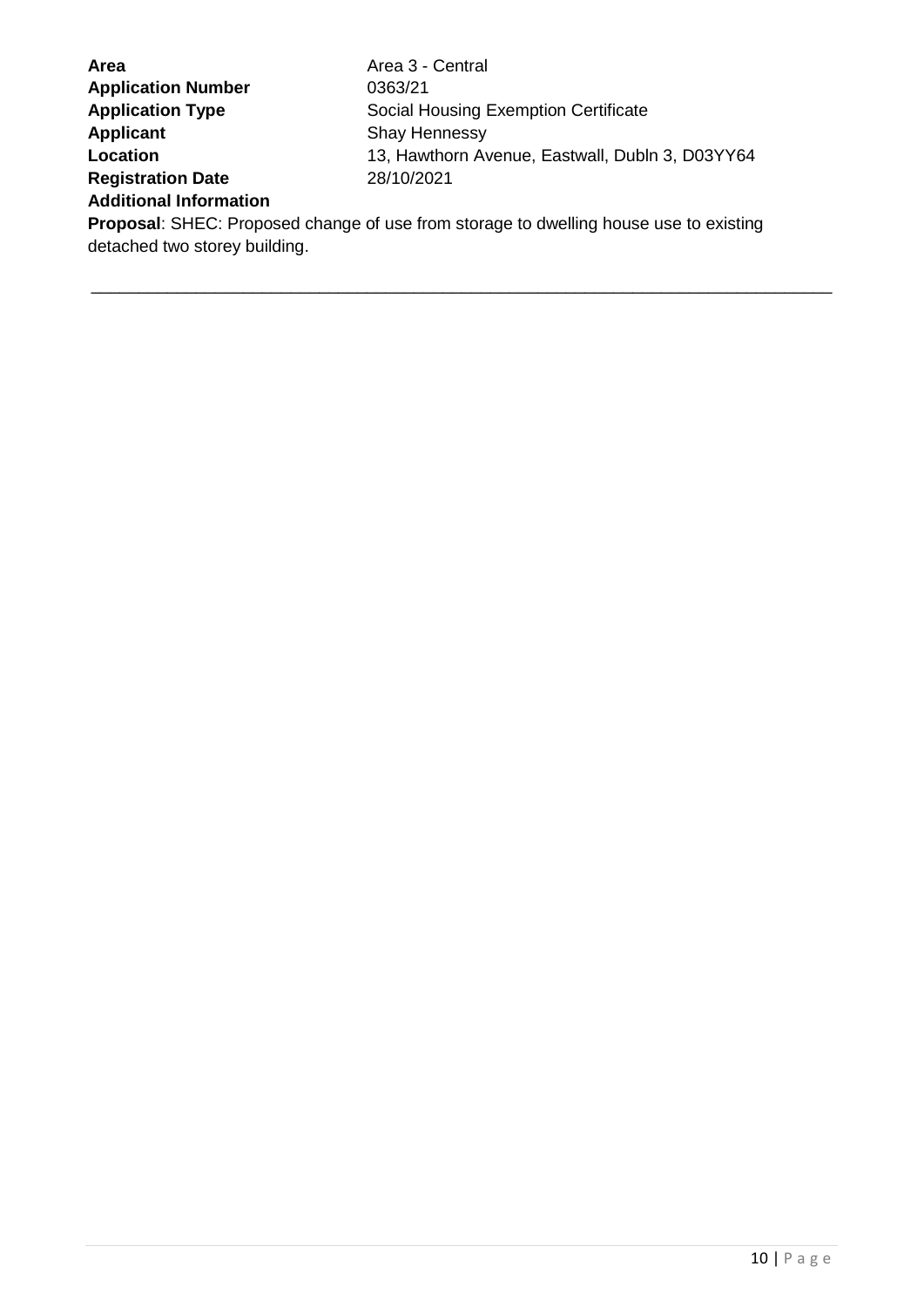

# Dublin City Council

# SECTION 5 EXEMPTIONS

43/21

(26/10/2021-29/10/2021)